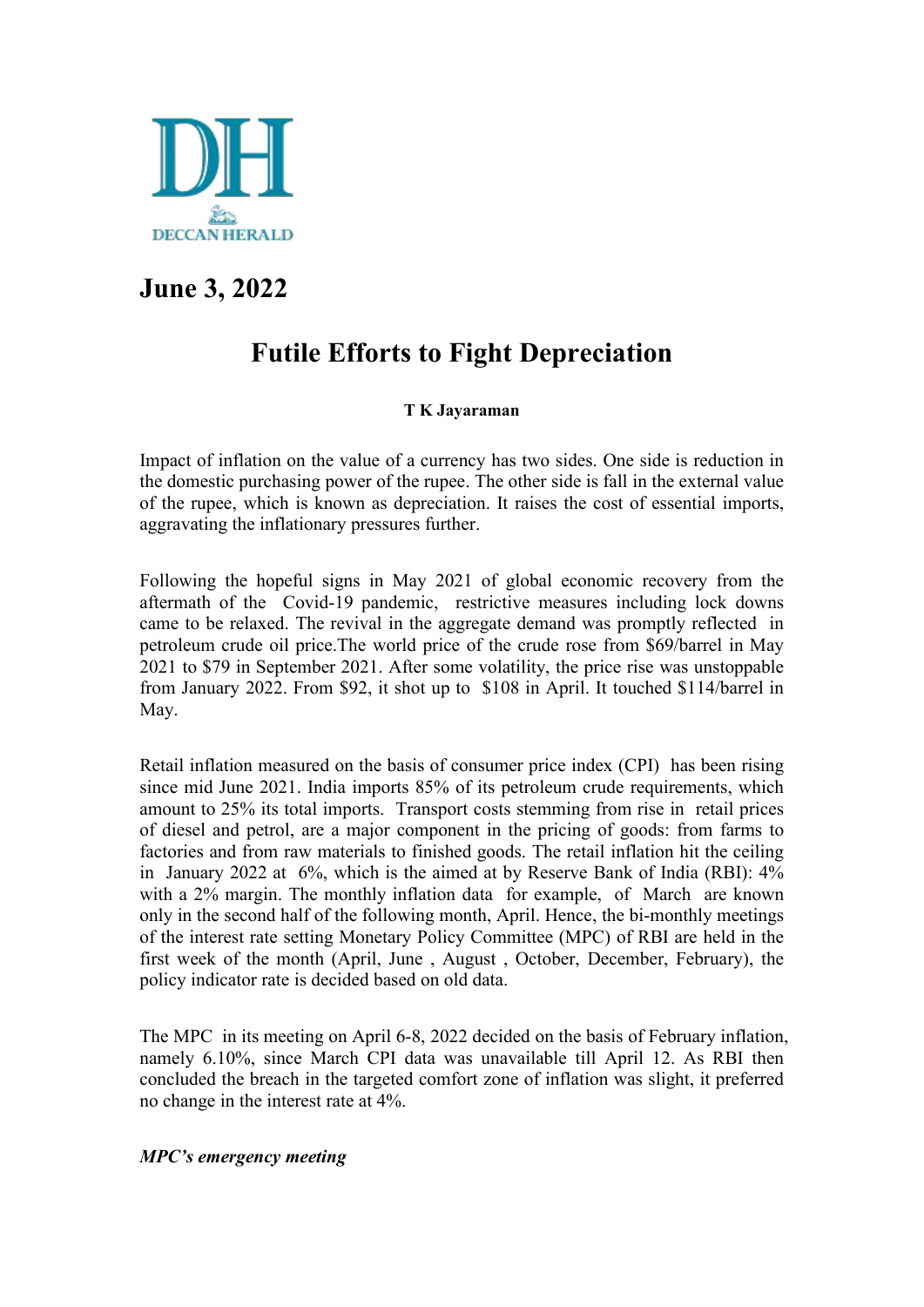Authorities were shocked, when March inflation data was released on April 12. It was much higher, 7%. Had the MPC met a week later, the decision would have been different. The lesson is obvious: MPC should consider scheduling MPC bimonthly meeting in in the third week of the month.

An emergency meeting of MPC held on May 4 did what was expected for controlling aggregate demand to curb inflation. It raised the the repurchase rate ( RPO) at which the central bank lends against bonds from the commercial banks to inject further liquidity into the system, making it costlier for banks to borrow as well as lending to investors and consumers. The RPO was raised by 40 basis points ( bps) to 4.40%. The cash reserve ratio (CRR) , the mandatory cash that was to be parked with RBI was was also raised by 50bps. The factors causing steady rise in retail inflation for past seven months were no longer considered "transitory" and but to be longer lasting. They were attributed to " global commodity prices touching historic highs, pick-up in core (fuel and food) inflation, revision in electricity tariffs and the continuing war in Europe." It looks certain the MPC meeting on June 6-8 would raise RPO interest rate by 60bps to 5.0%

#### **The other front**

In the context of rupee depreciation following domestic inflation and increases in interest rates by advanced economies, RBI has to open another front for arresting fall in exchange rate. A great deal of hesitancy and a pleasing approach of "extraordinary accommodation" have dented RBI's image of autonomy. Short term foreign portfolio investors have been pulling out funds as in their perceptions that India was not "a safe haven". As macroeconomic indicators deteriorated, the hot money has been flowing out, as investors are rattled by rising exchange rate risks. Further, imports have become expensive causing trade deficits, reflected in the monthly declines in foreign exchange reserves (forex) .

From a record \$642 billion in September 2021, the forex level is shrinking. The RBI's latest upward revision of RPO to 4.40% failed to stop capital outflows. The forex level is now \$593 billion. The exchange rate as of May 24 is Rs 77.52 per dollar. Towards arresting a further fall in rupee, RBI has been intervening in the market by selling dollars for rupee for making dollar cheaper relative to rupee.

Though there are upsides, long-term in nature though, to depreciation of the currency, such as : (i) exports would pick up, (ii) tourists would rush to India and (iii) make India attractive for foreigners to invest in initial IPOs, the downsides in the short-run weigh more. The costs of imports would be up faster. The response of export sector would not be quick enough. One immediate negative effect is the rupee depreciation will add to inflation

#### *Limits to intervention*